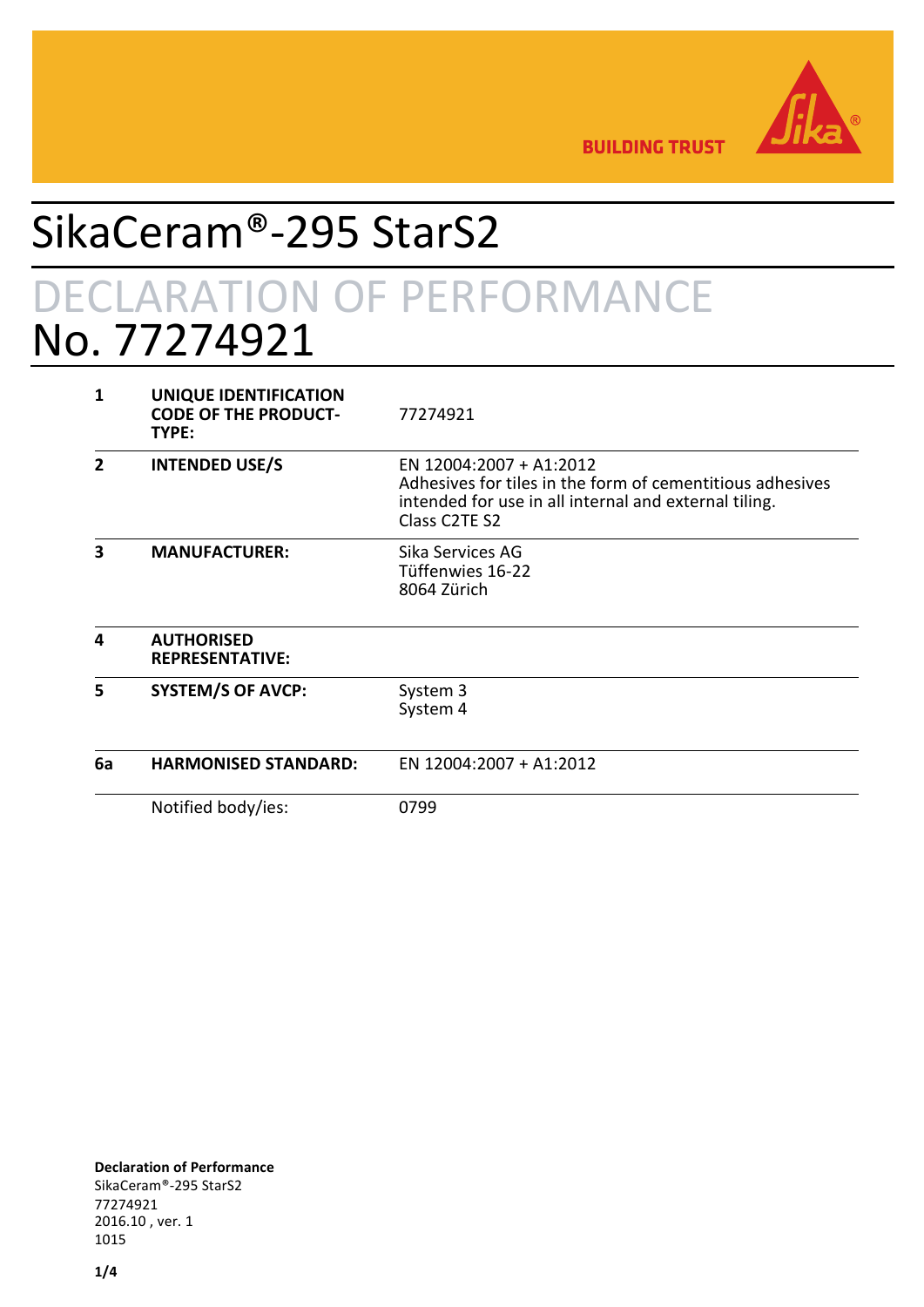**7 DECLARED PERFORMANCE/S**

| <b>Essential Characteristics</b>                       | Performance                  | <b>AVCP</b> | <b>Harmonized</b><br><b>Technical</b><br><b>Specification</b> |
|--------------------------------------------------------|------------------------------|-------------|---------------------------------------------------------------|
| Reaction to fire                                       | Class E                      | System 4    |                                                               |
| Initial tensile adhesion strength                      | $\geq 1.0$ N/mm <sup>2</sup> | System 3    |                                                               |
| Early tensile adhesion strength                        | <b>NPD</b>                   |             |                                                               |
| Tensile adhesion strength after heat ageing            | $\geq 1.0$ N/mm <sup>2</sup> | System 3    |                                                               |
| Tensile adhesion strength after water<br>immersion     | $\geq 1.0$ N/mm <sup>2</sup> | System 3    | EN 12004:2007 +<br>A1:2012                                    |
| Tensile adhesion strength after freeze-<br>thaw cycles | $\geq 1.0$ N/mm <sup>2</sup> | System 3    |                                                               |
| Dangerous substances                                   | <b>NPD</b>                   |             |                                                               |
|                                                        |                              |             |                                                               |

## **8 APPROPRIATE TECHNICAL DOCUMENTATION AND/OR - SPECIFIC TECHNICAL DOCUMENTATION**

The performance of the product identified above is in conformity with the set of declared performance/s. This declaration of performance is issued, in accordance with Regulation (EU) No 305/2011, under the sole responsibility of the manufacturer identified above.

Signed for and on behalf of the manufacturer by:

Name: Nikos Anagnostopoulos Function: TMM Refurbishment At Athens on 24 April 2020

Name: Alexandros Melissourgos Function: Technical Manager At Athens on 24 April 2020

ervus Croi . .. . . . . . . . . . . . . . . . . . . . . . . . . . . . . .

. . . . . .. . . . . . . . . . . . . . . . . . . . . . . . . . .

End of information as required by Regulation (EU) No 305/2011

**Declaration of Performance** SikaCeram®-295 StarS2 77274921 2016.10 , ver. 1 1015



**BUILDING TRUST**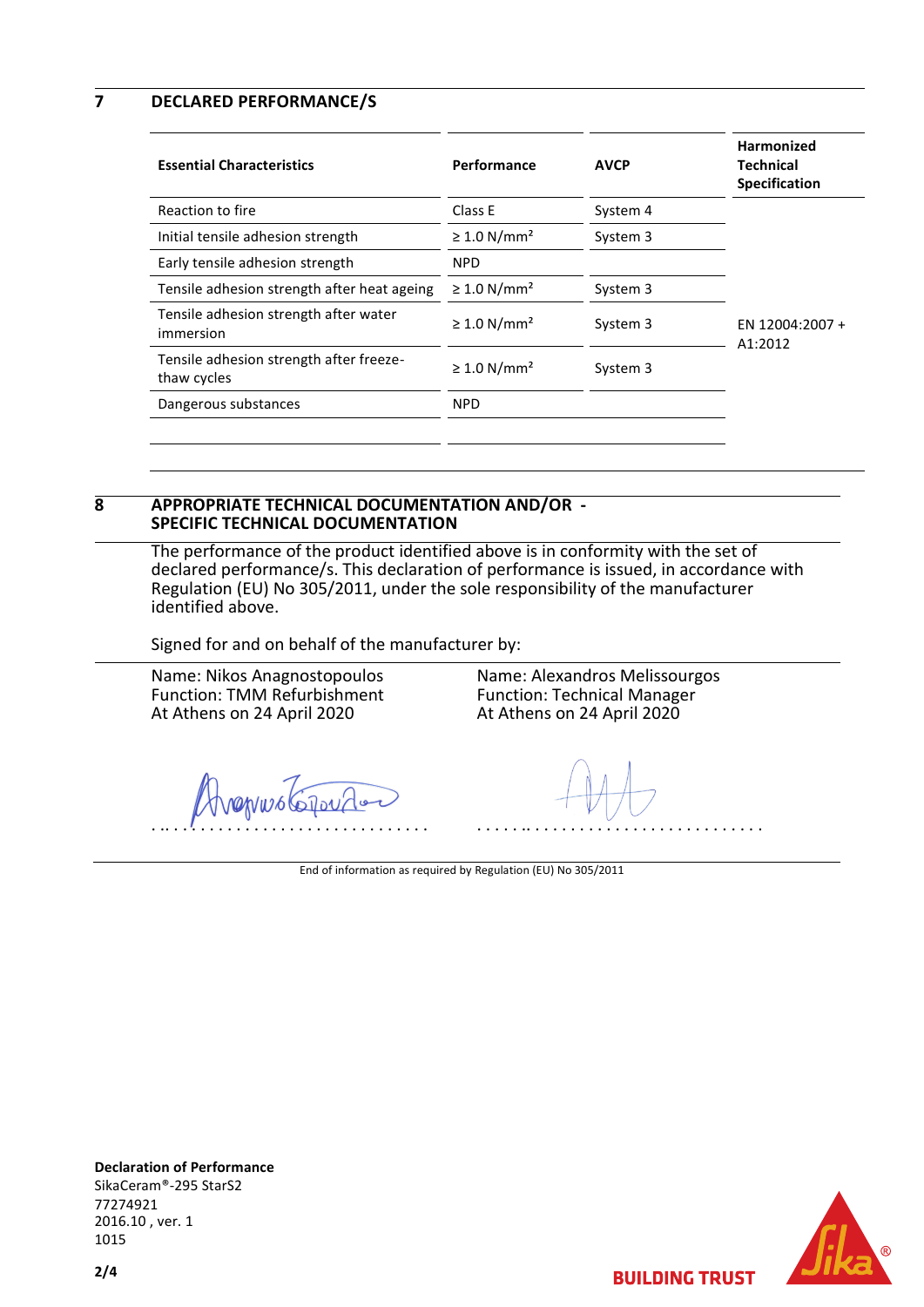|                                                 | 16                                                                                                                               |  |  |  |
|-------------------------------------------------|----------------------------------------------------------------------------------------------------------------------------------|--|--|--|
| Sika Services AG, Zurich, Switzerland           |                                                                                                                                  |  |  |  |
| DoP No. 77274921                                |                                                                                                                                  |  |  |  |
| EN 12004:2007 + A1:2012                         |                                                                                                                                  |  |  |  |
|                                                 | Notified Body 0799                                                                                                               |  |  |  |
|                                                 | Adhesives for tiles in the form of cementitious adhesives intended for use in all internal and external tiling.<br>Class C2TE S2 |  |  |  |
| Reaction to fire                                | Class E                                                                                                                          |  |  |  |
| Initial tensile adhesion strength               | $\geq 1.0$ N/mm <sup>2</sup>                                                                                                     |  |  |  |
|                                                 |                                                                                                                                  |  |  |  |
| Tensile adhesion strength after heat ageing     | $\geq 1.0$ N/mm <sup>2</sup>                                                                                                     |  |  |  |
| Tensile adhesion strength after water immersion | $\geq 1.0$ N/mm <sup>2</sup>                                                                                                     |  |  |  |

**[http://dop.sika.com](http://dop.sika.com/)**

## **ECOLOGY, HEALTH AND SAFETY INFORMATION (REACH)**

For information and advice on the safe handling, storage and disposal of chemical products, users shall refer to the most recent Safety Data Sheet (SDS) containing physical, ecological, toxicological and other safety related data.

## **LEGAL NOTE**

The information, and, in particular, the recommendations relating to the application and end-use of Sika products, are given in good faith based on Sika's current knowledge and experience of the products when properly stored, handled and applied under normal conditions in accordance with Sikas recommendations. In practice, the differences in materials, substrates and actual site conditions are such that no warranty in respect of merchantability or of fitness for a particular purpose, nor any liability arising out of any legal relationship whatsoever, can be inferred either from this information, or from any written recommendations, or from any other advice offered. The user of the product must test the products suitability for the intended application and purpose. Sika reserves the right to change the properties of its products. The proprietary rights of third parties must be observed. All orders are accepted subject to our current terms of sale and delivery. Users must always refer to the most recent issue of the local Product Data Sheet for the product concerned, copies of which will be supplied on request.

**Declaration of Performance** SikaCeram®-295 StarS2 77274921 2016.10 , ver. 1 1015



**BUILDING TRUST**